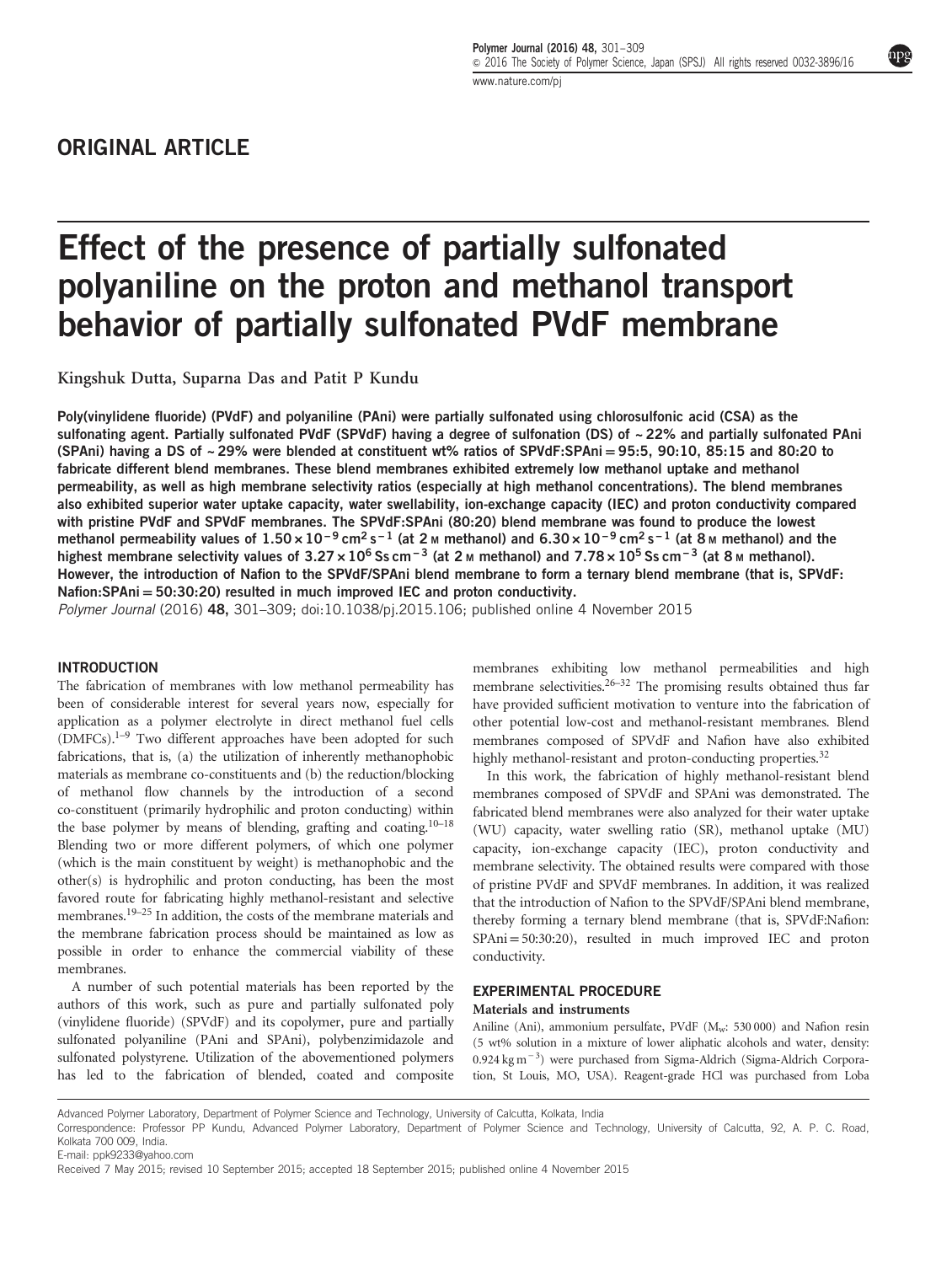Chemie (Loba Chemie Pvt. Ltd, Mumbai, India). Chlorosulfonic acid (CSA), methanol, acetone, 1,2-dichloroethane and NMP (N-methyl-2-pyrrolidone) were obtained from Merck Millipore India (Merck Life Science Pvt. Ltd, Bangalore, India). All chemicals were used as received. De-ionized water was used for all experiments. Fourier transform infrared spectroscopic (FT-IR) characterization of the prepared blend membranes was performed using a Bruker Alpha (Bruker Corporation, Billerica, MA, USA) FT-IR spectrophotometer (Model: Alpha E) at 20 °C. The wavenumber window employed was from  $500 \text{ cm}^{-1}$  to  $4500 \text{ cm}^{-1}$ . X-ray diffraction (XRD) analyses of the membranes were conducted using a goniometer by applying (a) an angle of 2 $\theta$ , (b) a range of 0-50° and (c) a fixed scan rate of 1° min<sup>-1</sup>. Percentage of crystallinity values of the membranes were calculated following the procedure as reported previously.27A Gamry (Gamry Instruments Inc., Warminster, PA, USA) Potentiostat-600 was used to determine the proton conductivities of the membranes. An applied potential of 10 mV and a frequency range of 1–10<sup>5</sup> Hz were employed for this purpose. An Optizen (Mecasys Co. Ltd, Ramsey, MN, USA) UV-Vis spectrophotometer was employed to analyze the methanol permeabilities of the membranes. The morphologies of the fabricated membranes were investigated by employing a ZEISS (Carl Zeiss AG, Oberkochen, Germany) scanning electron microscope. A universal tensile testing machine (Nexygen plus, Lloyd Instruments Ltd, West Sussex, UK) was used to determine the tensile strengths of the membrane samples. ASTM D 882-02 procedure was adopted for this purpose. A 5-T tensiometer at a crosshead speed of 5 mm min<sup>−</sup> <sup>1</sup> and at a temperature of 25 °C was employed.

#### Polymerization and partial sulfonation procedures

A total of 0.1 <sup>M</sup> Ani was oxidatively polymerized to PAni in an acidified aqueous solution using 0.1 <sup>M</sup> ammonium persulfate as an oxidant. The obtained polymer was filtered and vacuum-dried.<sup>33</sup> These vacuum-dried PAni granules were sulfonated by CSA at 80 °C for 5 h with constant stirring. This solution was then added drop-wise to 200 ml of methanol maintained at 0–5 °C, followed by the addition of 100 ml of acetone. The resulting green powder precipitate was filtered, washed and vacuum-dried.28–30,34

PVdF granules were first vacuum-dried for a period of 12 h at a temperature of 60 °C. The sulfonation reaction was carried out in a round-bottom flask containing CSA and PVdF under continuous stirring for 2h at 50 °C. The obtained black pellets were then collected, washed sequentially with 1,2-dichloroethane, 100% methanol and water and finally vacuum-dried at 60 °C.

#### Preparation of the blend membranes and their pretreatments

The SPVdF/SPAni binary blend membranes were fabricated using constituent wt% ratios of SPVdF:SPAni=95:5, 90:10, 85:15 and 80:20. The SPVdF/Nafion/ SPAni ternary blend membrane was fabricated with a constituent wt% ratio of SPVdF:Nafion:SPAni=50:30:20. The abovementioned polymer blends were separately dissolved in NMP (under stirring) at 60 °C.<sup>28–30</sup> The resulting blend solutions were then cast onto flat glass plates and kept at 80 °C for drying. It should be noted that an increase in SPAni content beyond 20 wt% resulted in rapid deterioration of the mechanical strength of the corresponding blend membrane.

The binary blend membranes were treated by immersion into  $5 \text{ M H}_2\text{O}_2$ solutions, followed by treatment with a mixture of water and  $H_2SO_4$  (7:3) for 2 h under continuous stirring. The treated membranes were then washed with de-ionized water until a neutral pH was obtained. They were then kept in an oven at a constant temperature of 60 °C.<sup>35</sup>

#### WU, SR, MU, IEC, methanol permeability and proton conductivity

WU, SR and MU analyses were performed by utilizing cut vacuum-dried pieces of different membrane samples having areas of  $2 \times 2$  cm<sup>2</sup>. The dried pieces were first weighed, and then their thicknesses were measured. They were then immersed in de-ionized water/aqueous methanol solution for 24 h. The wet pieces were then taken out, wiped to remove unabsorbed water/aqueous methanol solution and subjected to weighing and thickness measurements. The WU and the SR of the membrane samples were measured at four different temperatures, that is, 20, 40, 60 and 80 °C. For the determination of MU capacities of the membrane samples, four different molar concentrations (that is, 2, 4, 6 and 8 <sup>M</sup>) of methanol in water were used. Liquid uptakes (that is, WU and MU) and SRs were measured (in percentage (%)) using Equations (1) and  $(2)$ .

$$
Liquid uptake (\%) = (W_{wet} - W_{dry}) \times 100 / W_{dry}
$$
 (1)

where  $W_{\text{dry}}$  and  $W_{\text{wet}}$  represent the weights of the dry and wet membrane samples, respectively.

The swelling ratio was calculated both in terms of changes in the thicknesses and areas of the membranes.

In terms of change in thickness:

$$
SR(\%) = (T_{\text{wet}} - T_{\text{dry}}) \times 100/T_{\text{dry}}
$$
\n(2)

where  $T_{\text{dry}}$  and  $T_{\text{wet}}$  represent the thicknesses of the dry and wet membrane samples, respectively.

In terms of change in area:

$$
SR(\%) = (A_{\text{wet}} - A_{\text{dry}}) \times 100 / A_{\text{dry}} \tag{3}
$$

where  $A_{\text{dry}}$  and  $A_{\text{wet}}$  represent the areas of the dry and wet membrane samples, respectively.

The IECs of the membranes were determined by employing the conventional titration technique.<sup>26–32</sup> In this method,  $2 \times 2$  cm<sup>2</sup> pieces of each membrane were soaked in a large volume of  $1 \text{ M H}_2$ SO<sub>4</sub> solution for 24 h. This was followed by repeated washing of the membrane samples with distilled water to remove excess  $H_2SO_4$ . The samples were then placed in 1  $\text{M}$  NaCl solution (50 ml), heated to 40 °C and equilibrated for 24 h to replace the protons with sodium  $(Na<sup>+</sup>)$  ions. Finally, the remaining solutions were titrated with aqueous NaOH solution (0.01 N), using a phenolphthalein indicator. The experimentally determined IEC values (in meq g<sup>-1</sup>) were calculated using the following equation:

$$
(\text{IEC})_{\text{m}} = V_{\text{NaOH}} \times S_{\text{NaOH}} / W_{\text{dry}} \tag{4}
$$

where  $(IEC)_{m}$  is the experimentally measured IEC value and  $V_{NaOH}$  and  $S_{NaOH}$ are, respectively, the volume and strength of the NaOH solution used in the titration.

The theoretical IEC values of the individual components of the blend membranes were calculated from their respective percentage of degree of sulfonation (%DS) values using the following equation<sup>36,37</sup>:

For SPVdF,

$$
(IEC1)cal = DS1 × 1000/(M1 + 81 × DS1)
$$
\n(5)

For SPAni,

$$
(IEC2)cal = DS2 × 1000/(M2 + 81 × DS2)
$$
 (6)

The theoretical IEC values of the different blend membranes were calculated from the IEC values of the individual components using the following equation:

$$
(IEC)_{\text{cal}} = [(IEC_1)_{\text{cal}} \times W_1 + (IEC_2)_{\text{cal}} \times W_2]/100
$$
 (7)

where the subscript '1' represents the SPVdF component, the subscript '2' stands for the SPAni component, M is the molecular weight of the repeating unit of the respective polymer, 81 is the molecular weight of the  $-SO<sub>3</sub>H$  group and W stands for the wt% of the respective polymer within the blend.

Methanol permeability analyses were carried out using four different molar concentrations of methanol in aqueous solutions, that is, 2, 4, 6 and 8 <sup>M</sup>. A conventional two-compartment glass diffusion cell was used for this purpose, where compartment 'a' was filled with the aqueous methanol solutions and compartment 'b' was filled with pure water.<sup>26</sup> SNP (that is, a mixture of sodium nitroprusside (5 g in 50 ml water), potassium ferrocyanide (5 g in 50 ml water) and NaOH (2.5 g in 50 ml water) prepared at  $4^{\circ}$ C) was utilized as the chromogenic reagent. The methanol permeability values, as determined by the UV-Vis spectroscopic method, were calculated by employing the following equation:<sup>29</sup>

$$
-\ln(1 - 2C_b/C_a) = 2ADK(t - t_0)/IV_b
$$
\n(8)

where  $C_a$  and  $C_b$  are concentrations of aqueous methanol solutions in compartments a and b, respectively; D, K and DK represent the methanol diffusivity, partition coefficient and permeability of the membrane, respectively; A is the area of the membrane available for methanol permeation; l is the thickness of the membrane;  $t_0$  and  $t$  represent, respectively, the initial time and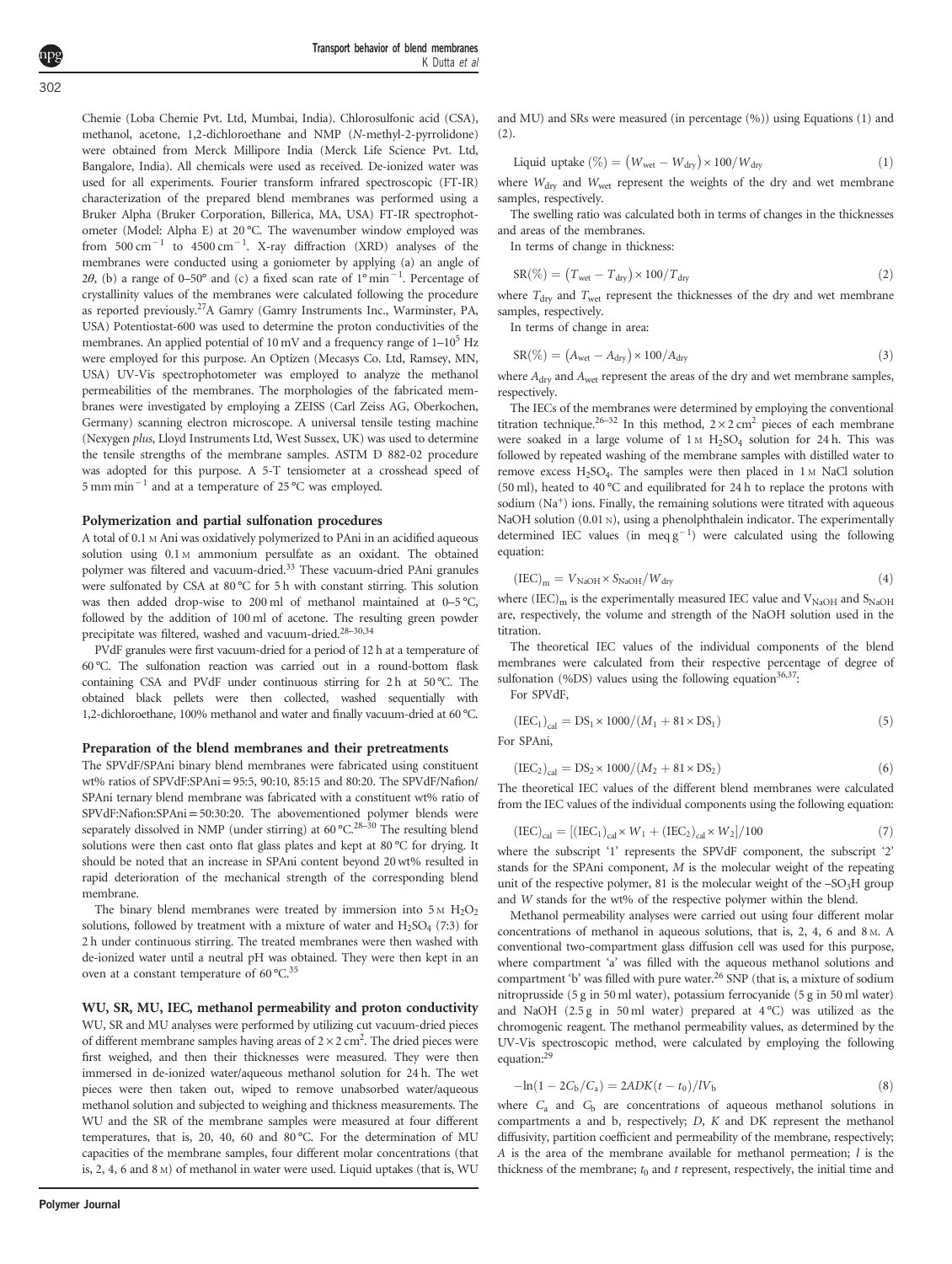the times when aliquots were withdrawn for analysis; and  $V<sub>b</sub>$  is the volume of compartment 'b'.

The proton conductivity  $(\sigma)$  values of the membranes were calculated from their respective impedance results by employing the following relation:

$$
\sigma = T/RA \tag{9}
$$

where T and A represent the thickness and the cross-sectional area of the membrane sample and R is the resistance derived from the low intersect of the high frequency semi-circle on a complex impedance plane with the real  $(Z')$  axis.

# RESULTS AND DISCUSSION

# FT-IR analysis and determination of the DS

The structural identities of the SPVdF granules were characterized by employing FT-IR spectroscopy (Figure 1). The peak obtained at 1161 cm<sup>-1</sup> has been assigned to the symmetric stretching of the constituent  $S = O$  bonds of the sulfonic acid group, and the sharp peak obtained at 1399 cm−<sup>1</sup> is due to the asymmetric stretching of the S = O bonds. The peak at 3743 cm<sup>-1</sup> corresponds to the stretching of O–H bonds present in the  $-SO<sub>3</sub>H$  groups. The new absorption peak that appeared at 1161 cm−<sup>1</sup> for the SPVdF granules confirms the successful introduction of -SO<sub>3</sub>H groups to the polymer structure.<sup>32</sup> The area of this particular peak was calculated for the SPVdF sample (X) and compared with the area obtained for the pure PVdF sample (Y). From the ratio X:Y, the %DS of the SPVdF granules was calculated to be approximately 22%. It should be noted that sulfonation of PVdF beyond 22% DS led to deterioration of the mechanical strength of the polymer.

The SPAni used in this work possessed a %DS value of approximately 29%. The FT-IR spectra of pure and partially sulfonated PAni is presented in Supplementary Figure S1.<sup>28</sup>

# Determination of percentage of crystallinity and inter-chain separation of SPVdF

From the XRD patterns of pure and partially sulfonated PVdF, as shown in Figure 2, it can be observed that upon the introduction of – SO3H groups, the crystallinity of PVdF decreases. The %crystallinity of the pure and the partially sulfonated PVdF samples was calculated using the following equation:

$$
\%Crystallinity = (A_c \times 100)/A_t \tag{10}
$$

where  $A_c$  and  $A_t$  represent the area of the crystalline regions and the total area under the peak, respectively.

It was found that, whereas pure PVdF possessed a %crystallinity value of 35.7, SPVdF exhibited a decreased %crystallinity value of 31.5. A closer look at the spectra reveals that pure PVdF exhibited amorphous peaks in the region of 13.92–20.11°, with a corresponding



Figure 1 FT-IR spectra of PVdF and SPVdF corresponding to a reaction temperature of 50 °C and a reaction duration of 2 h. A full color version of this figure is available at the Polymer Journal online.

peak of 17.81°; however, for SPVdF, the peak shifted toward slightly higher values of  $2\theta$  (that is, 18.06°), with an accompanying decrease in peak intensity. On a similar note, the inter-chain separation (R) values were calculated for the PVdF and SPVdF samples from the following equation, which revealed that, whereas the former possessed an R value of 0.210 nm, the latter exhibited a slightly increased R value of 0.215 nm.<sup>32</sup>

$$
R = 5\lambda/8\sin\theta\tag{11}
$$

where  $\lambda$  is the wavelength, and  $\theta$  is the Bragg angle.

The XRD spectra of PAni and SPAni are presented in Supplementary Figure S2.<sup>28</sup> In addition, the %crystallinity and the inter-chain separation values of PAni and SPAni are presented in Supplementary Table S1.<sup>28</sup>

# Analysis of the %WUs and the %SRs of the membranes

The WU behavior of a polymer is a function of its hydrophilicity/ hydrophobicity, and this property is often correlated with the proton conductivity of that polymer.<sup>38,39</sup> Again, swellability of a polymer in water is directly proportional to its %WU capacity. PVdF is a hydrophobic polymer $27,40-43$ —a property that is reflected in its extremely low %WU capacity and %SR (Figures 3 and 4). The introduction of hydrophilic  $-SO<sub>3</sub>H$  groups within the chemical structure of PVdF induced an enhancement of its %WU capacity and %SR. Further increments in these two properties were brought about by the incorporation of SPAni (DS: approximately 29%) within the SPVdF polymer (DS: approximately 22%), which yielded SPVdF/ SPAni blends. PAni (in its emeraldine salt form) possesses a hydrophilic character,44–<sup>47</sup> which is further increased upon the introduction of hydrophilic  $-SO<sub>3</sub>H$  groups within its chemical structure;48,49 therefore, the %WU and %SR values of the SPVdF/ SPAni blend increased with increasing wt% of the incorporated SPAni (Figures 3 and 4). These SPAni-induced enhancements of the %WU and %SR values of the polymer electrolyte membranes (PEMs) have also been reported for sulfonated SPVdF copolymer/SPAni and Nafion/SPAni membranes.<sup>28–30</sup> It can also be seen from Figure 4 that the %SRs, both in terms of the change in the thickness (Figure 4a) and the area (Figure 4b) of the membrane samples, followed the same trend as expected.



Figure 2 XRD spectra of PVdF and SPVdF obtained at a reaction temperature of 50 °C for a reaction duration of 2 h.<sup>32</sup> A full color version of this figure is available at the Polymer Journal online.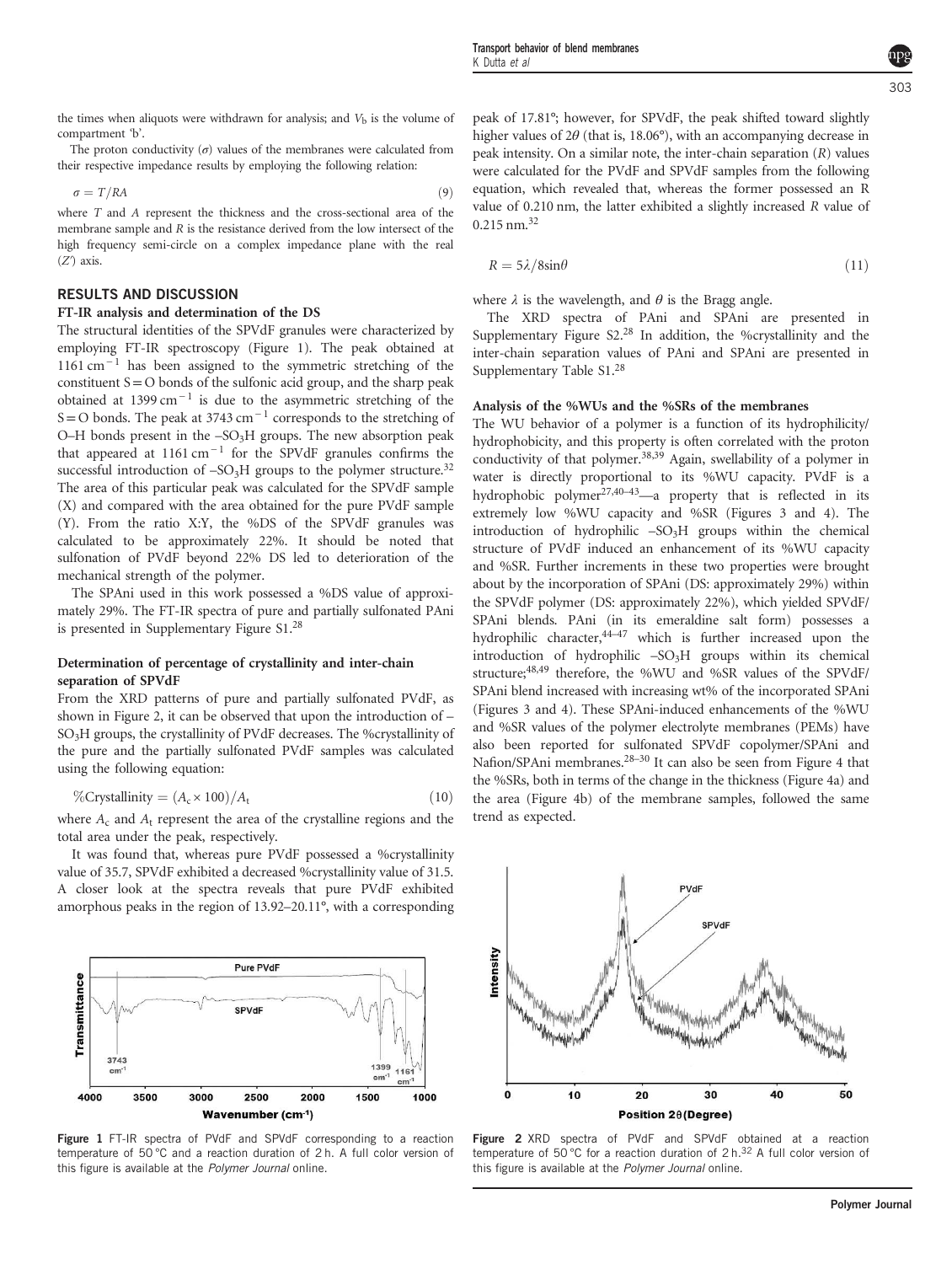## Analysis of the IECs and the proton conductivities of the membranes

IEC is a function of the number of available ion-exchange sites present within the membrane structure. Within the SPVdF/SPAni blend membrane, the presence of -SO<sub>3</sub>H groups in both SPVdF and SPAni and lone pair of electrons on N-atoms, which are present in each repeating unit of SPAni, contribute to its proton exchange capacity.<sup>50</sup> As a result, the blend membranes exhibited higher exchange capacities compared with the pristine PVdF (having negligible IEC) and SPVdF (that is,  $0.15 \text{~mag}^{-1}$ ) membranes. Because the SPAni component possesses a higher DS (compared with SPVdF), as well as a lone pair of electrons, the IEC of the blend membrane was found to increase with increasing SPAni content up to a value of  $0.31$  meq  $g^{-1}$  for the SPVdF/SPAni (80/20) blend membrane (Figure 5). The calculated IEC values of the blend membranes are also presented in Figure 5. It can be seen from the figure that the experimentally determined IEC value for the pristine SPVdF membrane agrees satisfactorily with the theoretically calculated value. However, with the incorporation and subsequent increase in the content of SPAni within the blend membrane, the  $(IEC)_{m}$  values of the membranes increased above those of the  $(IEC)_{cal}$  values. These increases are due to the contribution of the lone pair of electrons on the N-atoms present in each repeating unit of SPAni to the IEC of the blend membranes.

Although the pristine Nafion-117 membrane exhibits a high enough IEC value, 0.8 meq g<sup>-1</sup>,<sup>26</sup> membranes based on pure PVdF and its copolymer are known to produce lower IEC values, even in the presence of Nafion as a co-constituent. For example, an IEC value of 0.21 meq g<sup>-1</sup> has been reported for a PVdF/Nafion (70/30 w/w) blend membrane.<sup>32</sup> Again, it has been reported that, whereas the pure PVdF copolymer exhibited a negligible IEC value, a 31% sulfonated PVdF copolymer membrane produced an IEC value of  $0.42 \text{ meq g}^{-1}$ .<sup>27</sup> However, in our earlier works, the incorporation of SPAni was shown to increase the IEC values of the blend and coated membranes with a sulfonated PVdF copolymer and Nafion as co-constituents.<sup>28-30</sup> The same trend was also followed in this work, as the incorporation of SPAni induced an enhancement in the IEC values of the blend membranes constituting SPVdF as a co-constituent.

With the objective of achieving a high IEC value to obtain a membrane with high proton conductivity, Nafion was introduced within the SPVdF/SPAni blend membrane. It was pleasing to observe







Figure 4 %SRs of the membranes at 20, 40, 60 and 80 °C: (a) in terms of thickness change and (b) in terms of area change. A full color version of this figure is available at the Polymer Journal online.



Figure 5 Measured and calculated IEC values of the different membranes at 20 °C. A full color version of this figure is available at the *Polymer Journal* online.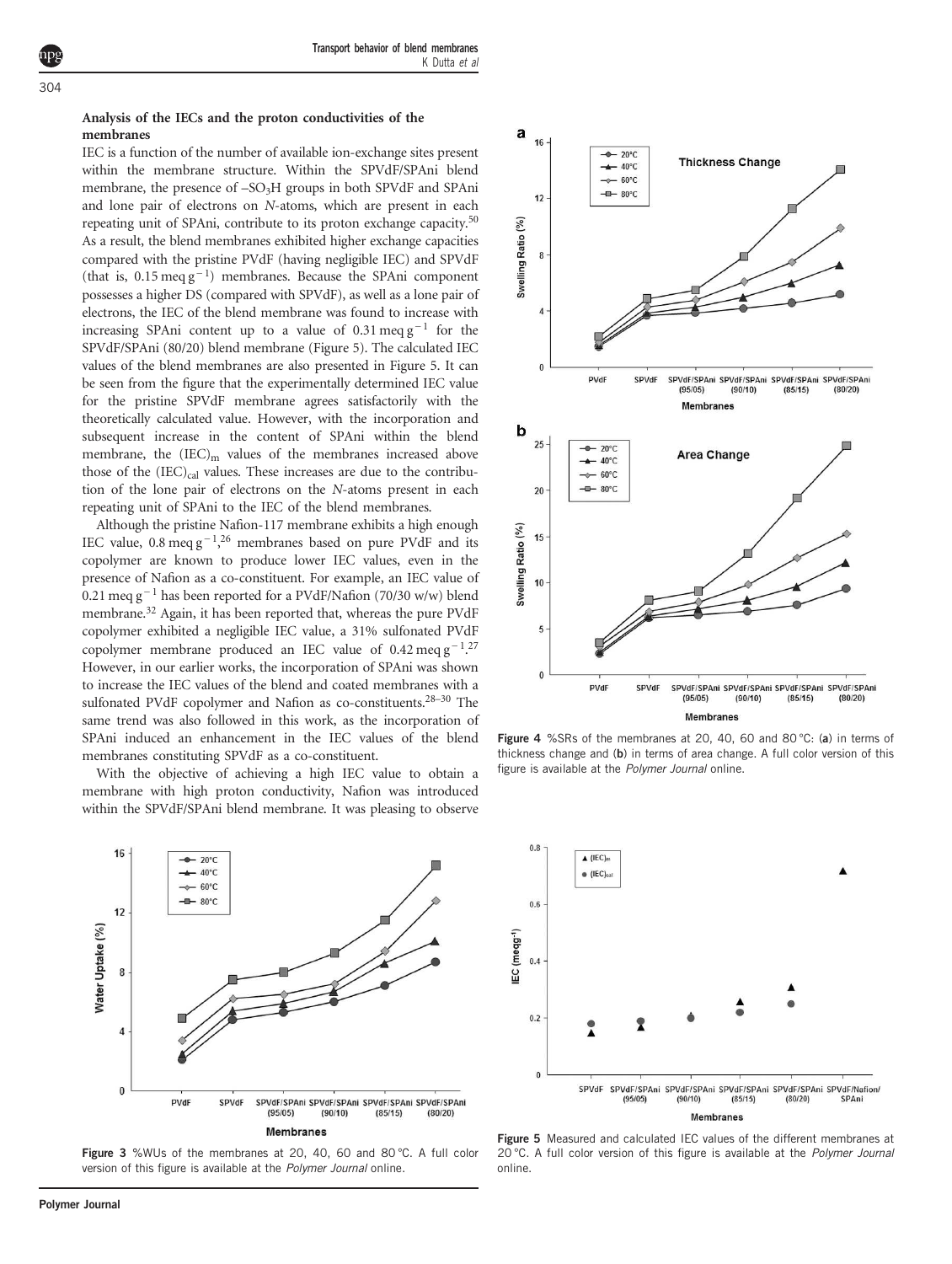that the resulting ternary blend membrane, with a constituent wt% ratio of SPVdF:Nafion:SPAni=50:30:20, exhibited a drastically improved IEC value of 0.72 meq  $g^{-1}$  (Figure 5). This drastic improvement in IEC can be attributed to the co-presence of Nafion and SPAni and can be correlated with the previously obtained high IEC values for the Nafion/SPAni blend membranes.<sup>30</sup>

The proton-conducting ability of a membrane, in most instances, depends on its IEC because the factors that determine the latter often contribute to the former.<sup>51</sup> The proton conductivity results plotted in Figure 6 convey the abovementioned justification. Whereas the pristine PVdF membrane produced a negligible proton conductivity value, the incorporation of  $-SO<sub>3</sub>H$  groups led to an enhanced conductivity value of  $1.2 \times 10^{-3}$  S cm<sup>-1</sup>. Again, the introduction of SPAni to SPVdF resulted in a further increase of the conductivity value up to  $4.9 \times 10^{-3}$  S cm<sup>-1</sup> for the SPVdF/SPAni (80/20) blend membrane.

As mentioned above for the IECs, the proton conductivity values reported for pure PVdF and its copolymer were significantly lower than that of pristine Nafion-117 (that is,  $3 \times 10^{-2}$  S cm<sup>-1</sup>). Das et al.<sup>27</sup> reported a proton conductivity value of  $3.75 \times 10^{-3}$  S cm<sup>-1</sup> for a 31% sulfonated PVdF copolymer membrane. Cho et al.<sup>52</sup> obtained a conductivity value of  $9.8 \times 10^{-6}$  S cm<sup>-1</sup> for a PVdF copolymer/Nafion (80/20 w/w) blend membrane. Kumar et  $al$ .<sup>12</sup> reported a conductivity value of  $1 \times 10^{-3}$  S cm<sup>-1</sup> for a PVdF copolymer/Nafion/AlO(OH) (51 wt%: 41 wt%: 8 wt%) composite membrane. Similarly, a compatibilized styrene-(ethylene-butylene)-styrene block copolymer/ PVdF blend membrane produced a proton conductivity value of 5.5 × 10−<sup>3</sup> S cm<sup>−</sup> <sup>1</sup> . <sup>19</sup> Likewise, a PVdF copolymer/recast Nafion (80/20 w/w) blend membrane exhibited a conductivity value of  $5.5 \times 10^{-3}$  S cm<sup>-1</sup>.<sup>10</sup> However, the incorporation of SPAni with pure and partially sulfonated PVdF copolymers has been shown to increase the proton conductivity values of the resulting membranes over those of the pristine membranes.28–<sup>30</sup> For example, a sulfonated PVdF copolymer/SPAni (60/40 w/w) blend membrane produced a proton conductivity value of  $6.78 \times 10^{-3}$  S cm<sup>-1</sup>, which contrasted the value of  $3.75 \times 10^{-3}$  S cm<sup>-1</sup> observed for the pristine sulfonated PVdF copolymer membrane.<sup>28</sup> Following the same trend, this work also indicated that the presence of SPAni induced increased proton conductivity in the SPVdF/SPAni blend membranes.

Furthermore, as was observed for the IEC analysis, the SPVdF/ Nafion/SPAni (50:30:20) ternary blend membrane exhibited a much improved proton conductivity value of  $1.01 \times 10^{-2}$  S cm<sup>-1</sup> (Figure 6). This obtained result was comparable with the conductivity values of the pristine Nafion-117 membrane (that is,  $3 \times 10^{-2}$  S cm<sup>-1</sup>) and the SPVdF/Nafion (70/30 w/w) blend membrane (that is,  $\sim$  1.7 × 10<sup>-2</sup> S cm<sup>-1</sup>).<sup>32</sup>

## Analysis of the %MUs and the methanol permeabilities of the membranes

The %MU capacity of a polymeric membrane in an aqueous methanol solution depends on its affinity for both water and methanol,<sup>53</sup> as well as on the space present within the membrane structure available for liquid uptake. As expected, the pristine PVdF exhibited the lowest % MU value among the membranes studied in this work by virtue of it possessing both hydrophobic and methanophobic characteristics (Figure 7).<sup>40</sup> However, the pristine SPVdF membrane showed a considerably enhanced %MU capacity owing to the presence of hydrophilic and methanophilic -SO<sub>3</sub>H groups within the chemical structure of PVdF. The effect of available space within the membrane structure on the %MU capacity was realized upon incorporation of SPAni into SPVdF. Although SPAni is more hydrophilic than SPVdF, its ability to block pores and methanol channels present within the base SPVdF polymer resulted in a reduction of the space available within SPVdF.<sup>7,28–31,54</sup> As a result, the %MU value of the blend membrane progressively decreased with increasing SPAni content (Figure 7). This observation is similar to that observed for Nafion/ SPAni and sulfonated PVdF copolymer/SPAni blend membranes.<sup>28,30</sup> However, the SPVdF/Nafion/SPAni (50:30:20) ternary blend membrane produced increased %MU values at all studied methanol concentrations compared with those obtained for the SPVdF/SPAni (80:20) binary blend membrane owing to the presence of Nafion, which is known to possess a high affinity for methanol.<sup>28,30,55</sup>

Using the same justification for the observed %MU results, the methanol permeability values presented in Table 1 can be explained. It can be clearly observed from the table that the trend obtained for the %MU capacity of the different membranes studied is similar to the trend observed for their methanol permeability values. In addition, the phenomenon of methanol permeability involves the movement of molecules across the membrane thickness; therefore, the size of the transported molecules should also be considered when analyzing the methanol permeability results. Methanol, being larger than water, is



Figure 6 Proton conductivities of the different membranes at 20 °C. A full color version of this figure is available at the Polymer Journal online.



**Figure 7** %MUs of the membranes at concentrations of 2, 4, 6 and 8 M aqueous methanol. A full color version of this figure is available at the Polymer Journal online.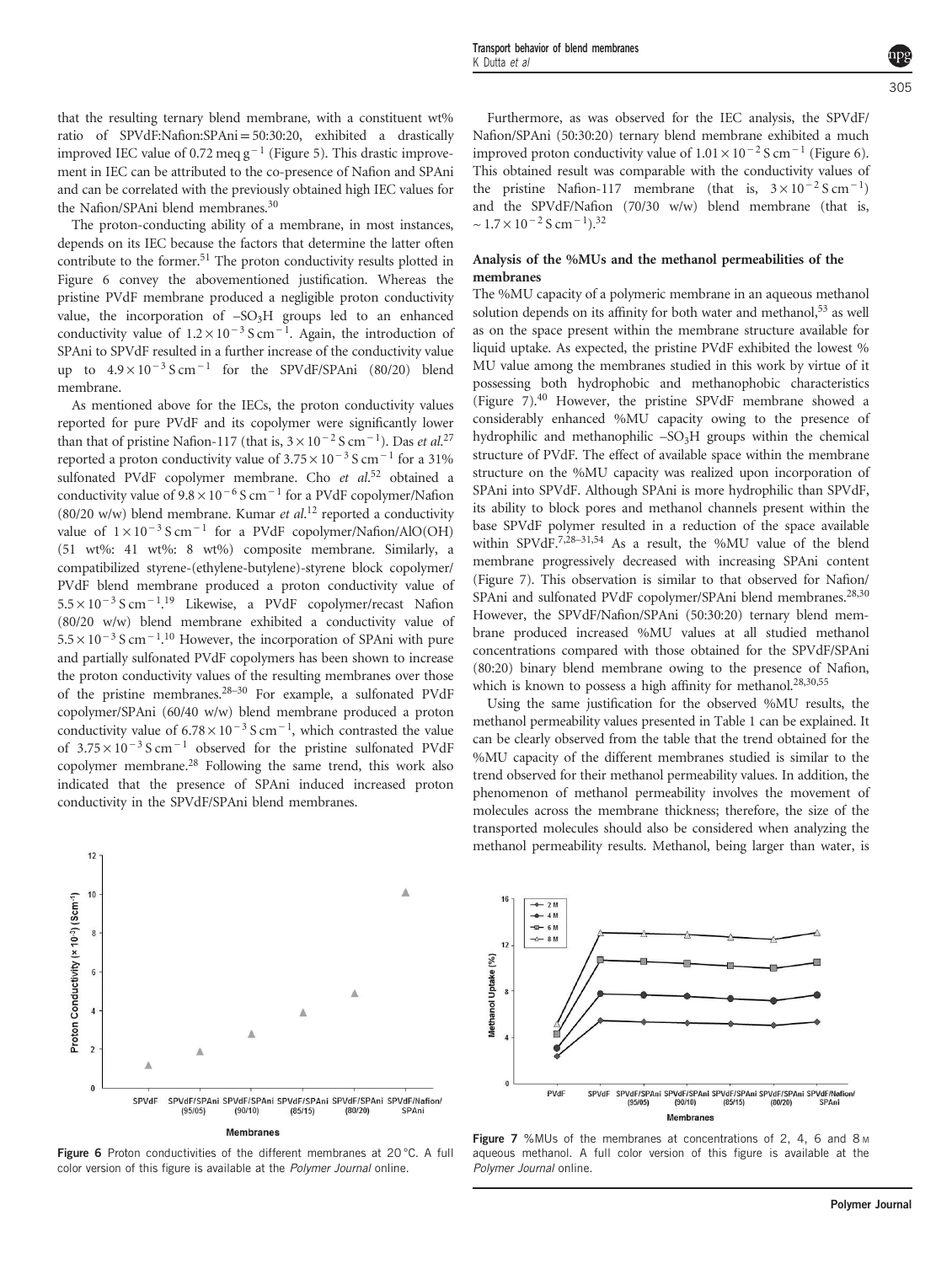Transport behavior of blend membranes K Dutta et al

more prone to obstruction by space constraints within the membrane structure compared with water molecules. Another factor that determines the methanol permeability of a membrane is the methanol affinity of its constituent materials. In this regard, SPVdF and its copolymer, as indicated by their %MU capacities, are known to possess very low methanol affinity.28–30,32 These two factors contributed to the very low methanol permeability values of the studied blend membranes. Therefore, although the %WU of the PEMs increased with increasing SPAni content, both the %MU and the methanol permeability values of the PEMs decreased with increasing amounts of SPAni. Similar results have also been reported previously for Nafion/SPAni blend and SPVdF copolymer/SPAni blend and coated membranes.<sup>28–30</sup> For example, a Nafion/SPAni (70/30 w/w) blend membrane exhibited a permeability value of  $9.12 \times 10^{-8}$  cm<sup>2</sup> s<sup>-1</sup>, which was significantly lower than the value of 1.22 × 10<sup>-6</sup> cm<sup>2</sup> s<sup>-1</sup> observed for pristine Nafion-117.<sup>30</sup> Similarly, a sulfonated PVdF copolymer/SPAni (60/40 w/w) blend membrane exhibited a lower permeability value of  $1.16 \times 10^{-8}$  cm<sup>2</sup> s<sup>-1</sup> compared with the value of  $2.51 \times 10^{-7}$  cm<sup>2</sup> s<sup>-1</sup> produced by a pristine sulfonated PVdF copolymer.<sup>28</sup> However, the ternary blend membrane exhibited increased methanol permeability values compared with those obtained for the SPVdF/SPAni (80/20) binary blend membrane for all studied methanol concentrations, which was due to the presence of Nafion within the blend.28,30,55 Scanning electron microscopic images

Table 1 Methanol permeability values of the different membranes at methanol concentrations of 2, 4, 6 and 8 M and 20 °C

| Membrane compositions            | Methanol permeability (cm <sup>2</sup> s <sup>-1</sup> ) |                        |                        |                       | Methanol permeability after 48 h treatment (cm <sup>2</sup> s <sup>-1</sup> ) |                        |                       |                       |  |
|----------------------------------|----------------------------------------------------------|------------------------|------------------------|-----------------------|-------------------------------------------------------------------------------|------------------------|-----------------------|-----------------------|--|
|                                  | 2 <sub>M</sub>                                           | 4 M                    | 6 м                    | 8 м                   | 2м                                                                            | 4 M                    | 6 м                   | 8 м                   |  |
| Pristine PVdF                    | $1.60 \times 10^{-10}$                                   | $3.20 \times 10^{-10}$ | $8.91 \times 10^{-10}$ | $2.59 \times 10^{-9}$ | $4.01 \times 10^{-10}$                                                        | $5.98 \times 10^{-10}$ | $1.12 \times 10^{-9}$ | $6.39 \times 10^{-9}$ |  |
| Pristine SPVdF                   | $8.11 \times 10^{-9}$                                    | $1.50 \times 10^{-8}$  | $3.19 \times 10^{-8}$  | $4.90 \times 10^{-8}$ | $2.23 \times 10^{-8}$                                                         | $5.49 \times 10^{-8}$  | $7.23 \times 10^{-8}$ | $9.79 \times 10^{-8}$ |  |
| SPVdF/SPAni (95/05) blend        | $7.60 \times 10^{-9}$                                    | $9.21 \times 10^{-9}$  | $1.70 \times 10^{-8}$  | $3.09 \times 10^{-8}$ | $1.10 \times 10^{-8}$                                                         | $3.89 \times 10^{-8}$  | $6.45 \times 10^{-8}$ | $9.23 \times 10^{-8}$ |  |
| SPVdF/SPAni (90/10) blend        | $6.21 \times 10^{-9}$                                    | $7.39 \times 10^{-9}$  | $9.90 \times 10^{-9}$  | $1.52 \times 10^{-8}$ | $9.66 \times 10^{-9}$                                                         | $1.19 \times 10^{-8}$  | $5.48 \times 10^{-8}$ | $7.67 \times 10^{-8}$ |  |
| SPVdF/SPAni (85/15) blend        | $4.28 \times 10^{-9}$                                    | $5.21 \times 10^{-9}$  | $7.49 \times 10^{-9}$  | $9.70 \times 10^{-9}$ | $7.79 \times 10^{-9}$                                                         | $9.09 \times 10^{-9}$  | $2.58 \times 10^{-8}$ | $5.86 \times 10^{-8}$ |  |
| SPVdF/SPAni (80/20) blend        | $1.50 \times 10^{-9}$                                    | $3.11 \times 10^{-9}$  | $4.89 \times 10^{-9}$  | $6.30 \times 10^{-9}$ | $5.62 \times 10^{-9}$                                                         | $7.58 \times 10^{-9}$  | $1.27 \times 10^{-8}$ | $3.90 \times 10^{-8}$ |  |
| SPVdF/Nafion/SPAni ternary blend | $6.99 \times 10^{-9}$                                    | $8.65 \times 10^{-9}$  | $1.26 \times 10^{-8}$  | $3.57 \times 10^{-8}$ | $1.33 \times 10^{-8}$                                                         | $3.24 \times 10^{-8}$  | $6.39 \times 10^{-8}$ | $1.56 \times 10^{-7}$ |  |

Abbreviations: SPAni, partially sulfonated polyaniline; SPVdF, partially sulfonated poly(vinylidene fluoride).





Figure 8 SEM images of (a) the pristine SPVdF, (b) the SPVdF/SPAni (80/20) binary blend and (c) the SPVdF/Nafion/SPAni (50:30:20) ternary blend membranes (magnification: × 5000).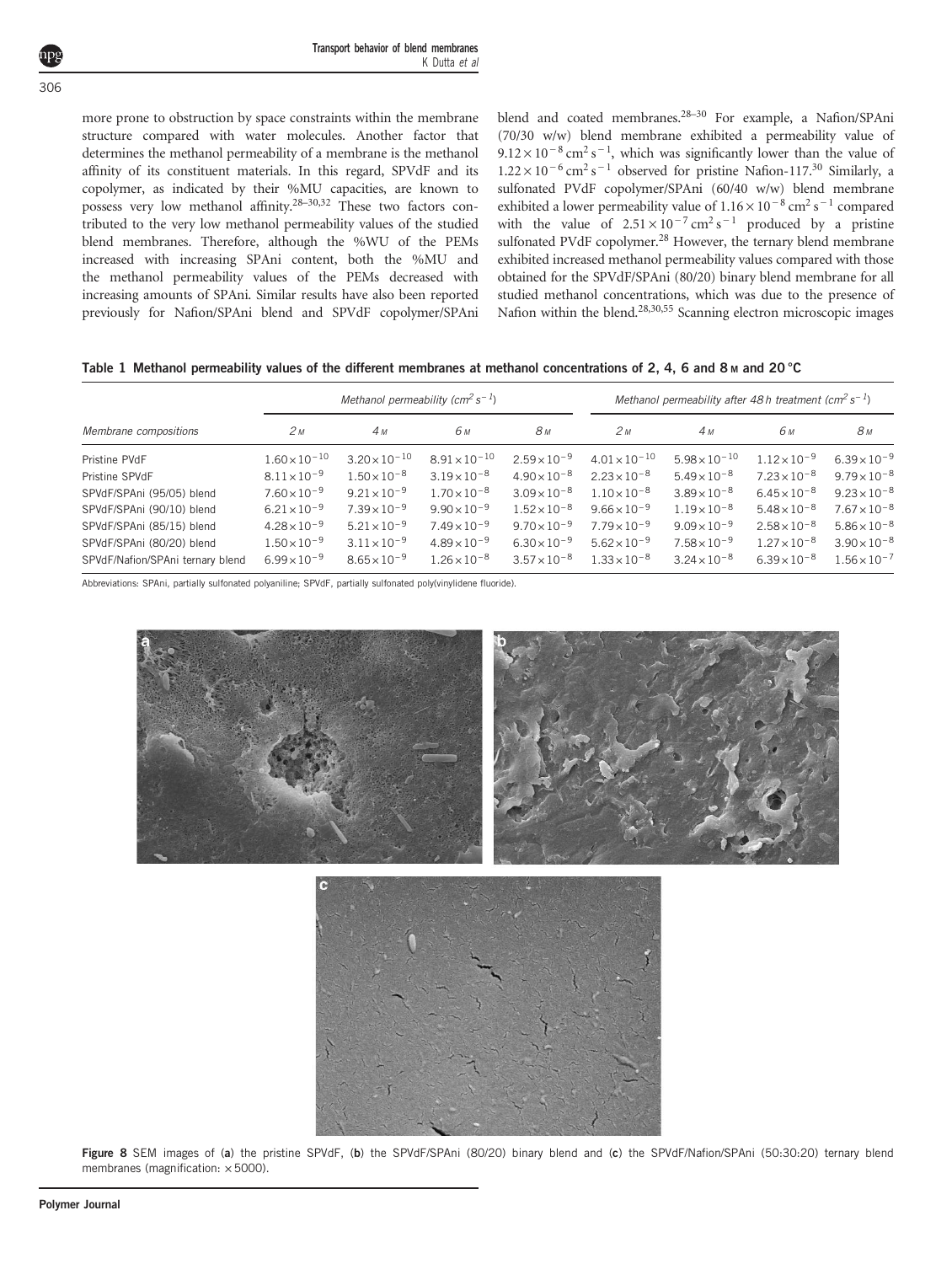of the pristine SPVdF, the SPVdF/SPAni (80/20) binary blend and the SPVdF/Nafion/SPAni ternary blend membranes studied in this work are presented in Figure 8. The micrographs clearly reveal that the pristine SPVdF membrane contains a larger number of pores than the binary blend membrane. However, the ternary blend membrane displayed few pores owing to the presence of Nafion. The cumulative effect of all of these factors led to the results presented in Table 1.

Methanol permeability analyses were also conducted on PEMs that were kept immersed in aqueous methanol solutions for 48 h prior to analyses. The obtained results are presented in Table 1. It can be observed that the permeability values of the PEMs after this treatment were increased compared with the earlier sample PEMs. However, the trend observed for both sets of PEMs was similar, that is, the PEMs exhibited decreased methanol permeability values with increasing SPAni content. Similarly, the treated ternary blend membrane produced increased methanol permeability values compared with those obtained for the SPVdF/SPAni (80/20) binary blend membrane at all studied methanol concentrations.

## Determination of the selectivity ratios of the membranes

The extent to which a membrane is able to suppress the flow of methanol across its thickness while allowing the conduction of protons determines its selectivity potential. In other words, the membrane selectivity ratio is the ratio of proton conductivity to methanol permeability exhibited by a membrane. Composite membranes, which consist of a proton conductive dispersed phase and a methanophobic continuous phase, often exhibit high membrane selectivity ratios.4,28–31,54 The blend membranes studied in this work also consisted of a proton conductive SPAni phase and a methanophobic PVdF phase (having proton conductive  $-SO<sub>3</sub>H$  groups). As a result, membrane selectivity ratios as high as  $3.27 \times 10^6$  Ss cm<sup>-3</sup> (while using a 2 M aqueous methanol solution) and  $7.78 \times 10^5$  Ss cm<sup>-3</sup> (while using an 8 <sup>M</sup> aqueous methanol solution) were obtained with the SPVdF/ SPAni (80/20) blend membrane (Table 2). In addition, this particular blend membrane exhibited higher selectivity ratios compared with the pristine SPVdF membrane at all studied methanol concentrations (Table 2). Moreover, it can be observed from the table that the selectivity ratio of the blend membranes increased with increasing SPAni content, which is attributed to the increase in proton conductivity along with the simultaneous decrease in methanol permeability. In the case of the ternary blend membrane, the selectivity ratio values were found to decrease from the SPVdF/SPAni (80/20) blend membrane at all methanol concentrations studied. This result is due to the higher methanol permeability values exhibited by the ternary blend membrane compared with the SPVdF/SPAni (80/20) binary blend membrane. However, the selectivity values exhibited by the ternary blend membrane were found to be higher than the pristine SPVdF membrane at all methanol concentrations studied.

Furthermore, the selectivity ratios for the PEMs that were kept immersed in the aqueous methanol solutions for 48 h prior to analysis also exhibited a similar trend (that is, an increasing selectivity ratio with increasing SPAni content) (Table 2). Similarly, as observed above, the ternary blend membrane exhibited lower selectivity values at all methanol concentrations studied compared with the SPVdF/SPAni (80/20) binary blend membrane.

# Analysis of the tensile strengths of the membranes

The mechanical integrity of the proposed blend membranes was determined by a tensile strength analysis. The results obtained are plotted in Figure 9. It was found that the blend membranes exhibited lower tensile strengths compared with both the pristine PVdF (that is, 12.32 MPa) and the SPVdF (that is, 9.96 MPa) membranes. This is due to the incorporation of SPAni, which is known to possess low mechanical strength.28–<sup>30</sup> As a result, the tensile strength of the blend membrane was found to decrease with increasing SPAni content. Nevertheless, the tensile strength exhibited by the SPVdF/SPAni (80/20) blend membrane (that is, 9.01 MPa) was satisfactory considering its potential applications in devices, such as fuel cells. However, the tensile strength exhibited by the ternary blend membrane (that is, 10.54 MPa) was found to be higher than that exhibited by the pristine SPVdF membrane (Figure 9), which was the result of the presence of Nafion within the blend membrane.



Figure 9 Tensile strengths of the different membranes at 20 °C.

|  | Table 2 Selectivity ratios of the different membranes at methanol concentrations 2, 4, 6 and 8 $\text{M}$ and 20 °C |  |  |  |
|--|---------------------------------------------------------------------------------------------------------------------|--|--|--|
|--|---------------------------------------------------------------------------------------------------------------------|--|--|--|

| Membrane compositions            | Membrane selectivity ratios (Ss $cm^{-3}$ ) |                      |                      |                      | Membrane selectivity ratios after 48 h treatment (Ss cm <sup>-3</sup> ) |                      |                      |                      |  |
|----------------------------------|---------------------------------------------|----------------------|----------------------|----------------------|-------------------------------------------------------------------------|----------------------|----------------------|----------------------|--|
|                                  | 2м                                          | 4 <sub>M</sub>       | 6 м                  | 8м                   | 2 <sub>M</sub>                                                          | 4 <sub>M</sub>       | 6 м                  | 8 м                  |  |
| Pristine SPVdF                   | $1.48 \times 10^{5}$                        | $8.01 \times 10^{4}$ | $3.75 \times 10^{4}$ | $2.45 \times 10^{4}$ | $5.38 \times 10^{4}$                                                    | $2.19 \times 10^{4}$ | $1.66 \times 10^{4}$ | $1.23 \times 10^{4}$ |  |
| SPVdF/SPAni (95/05) blend        | $2.50 \times 10^{5}$                        | $2.06 \times 10^{5}$ | $1.12 \times 10^{5}$ | $6.15 \times 10^{4}$ | $1.73 \times 10^{5}$                                                    | $4.88 \times 10^{4}$ | $2.95 \times 10^{4}$ | $2.06 \times 10^{4}$ |  |
| SPVdF/SPAni (90/10) blend        | $4.51 \times 10^{5}$                        | $3.79 \times 10^{5}$ | $2.83 \times 10^{5}$ | $1.84 \times 10^{5}$ | $2.90 \times 10^{5}$                                                    | $2.35 \times 10^{5}$ | $5.11 \times 10^{4}$ | $3.65 \times 10^{4}$ |  |
| SPVdF/SPAni (85/15) blend        | $9.11 \times 10^{5}$                        | $7.49 \times 10^{5}$ | $5.21 \times 10^{5}$ | $4.02 \times 10^{5}$ | $5.01 \times 10^{5}$                                                    | $4.29 \times 10^{5}$ | $1.51 \times 10^{5}$ | $6.66 \times 10^{4}$ |  |
| SPVdF/SPAni (80/20) blend        | $3.27 \times 10^{6}$                        | $1.58 \times 10^{6}$ | $1.01 \times 10^{6}$ | $7.78 \times 10^{5}$ | $8.72 \times 10^{5}$                                                    | $6.46 \times 10^{5}$ | $3.86 \times 10^{5}$ | $1.26 \times 10^{5}$ |  |
| SPVdF/Nafion/SPAni ternary blend | $1.44 \times 10^{6}$                        | $1.17 \times 10^6$   | $8.02 \times 10^{5}$ | $2.83 \times 10^{5}$ | $7.59 \times 10^{5}$                                                    | $3.12 \times 10^{5}$ | $1.58 \times 10^{5}$ | $6.47 \times 10^{4}$ |  |

Abbreviations: SPAni, partially sulfonated polyaniline; SPVdF, partially sulfonated poly(vinylidene fluoride).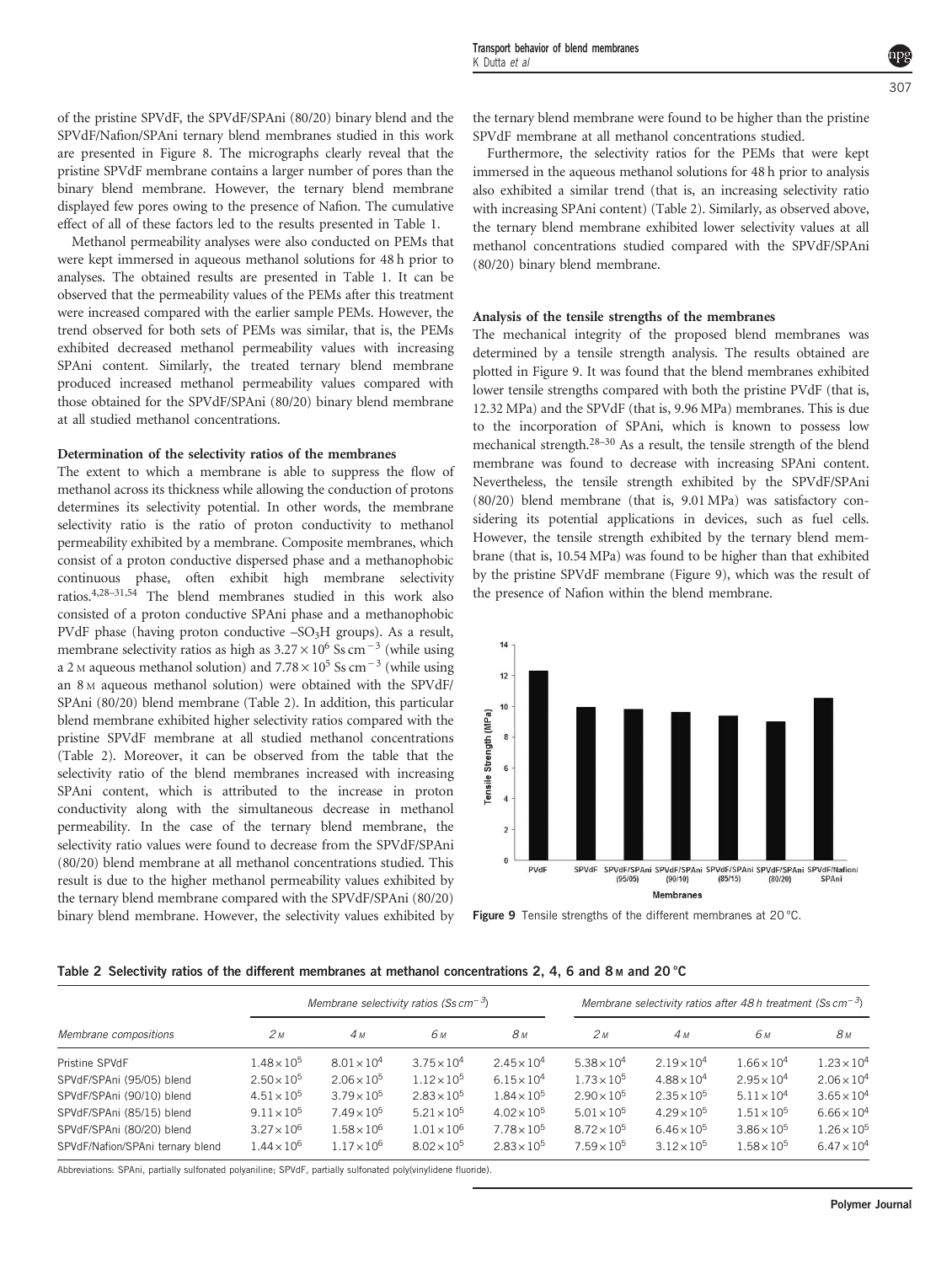## **CONCLUSIONS**

The incorporation of SPAni within the SPVdF matrix, to form SPVdF/ SPAni blend membranes, resulted in increasing the %WU, the %SR, the IEC and the proton conductivity of the base SPVdF membrane. In addition, the %MUs and the methanol permeability values of the blend membranes were found to be considerably lower than those exhibited by the pristine SPVdF membrane. In addition, the proton conductivity values of the blend membranes were higher, and the methanol permeability values were lower than those of the pristine SPVdF membrane; therefore, the blend membrane selectivity values were much higher than those exhibited by the pristine SPVdF membrane. The effects of the incorporation of SPAni on the different membrane properties were clearly illustrated with varying SPAni content. The SPVdF/SPAni (80/20) blend membrane was found to produce the lowest methanol permeability values of  $1.50 \times 10^{-9}$ cm<sup>2</sup> s<sup>-1</sup> (at 2 M methanol) and  $6.30 \times 10^{-9}$  cm<sup>2</sup> s<sup>-1</sup> (at 8 M methanol) and the highest membrane selectivity values of  $3.27 \times 10^6$  Ss cm<sup>-3</sup> (at 2 M methanol) and  $7.78 \times 10^5$  Ss cm<sup>-3</sup> (at 8 M methanol). However, the introduction of Nafion to the SPVdF/SPAni blend membrane, which formed a ternary blend membrane (that is, SPVdF:Nafion:  $SPAni = 50:30:20$ , resulted in much improved IEC (that is, 0.72 meq g<sup>-1</sup>) and proton conductivity (that is,  $1.01 \times 10^{-2}$  S cm<sup>-1</sup>).

# CONFLICT OF INTEREST

The authors declare no conflict of interest.

#### ACKNOWLEDGEMENTS

KD thanks the Council of Scientific and Industrial Research (CSIR), India for a Senior Research Fellowship (Award no. 09/028 (0901)/2012-EMR-I). PPK thanks the Ministry of New and Renewable Energy (MNRE), Government of India for a Grant-in-Aid (Grant no. 102/56/2009-NT). We thank Mr Sujoy Debnath (University of Calcutta) for carrying out the tensile testing of the membranes.

- 1 Dutta, K., Kumar, P., Das, S. & Kundu, P. P. Utilization of conducting polymers in fabricating polymer electrolyte membranes for application in direct methanol fuel cells. Polym. Rev. 54, 1-32 (2014).
- 2 Zhang, H. & Shen, P. K. Recent development of polymer electrolyte membranes for fuel cells. Chem. Rev. 112, 2780–2832 (2012).
- 3 Zhang, H., Huang, H. & Shen, P. K. Methanol-blocking Nafion composite membranes fabricated by layer-by-layer self-assembly for direct methanol fuel cells. Int. J. Hydrogen Energy 37, 6875–6879 (2012).
- 4 Zhao, C., Lin, H., Zhang, Q. & Na, H. Layer-by-layer self-assembly of polyaniline on sulfonated poly(arylene ether ketone) membrane with high proton conductivity and low methanol crossover. Int. J. Hydrogen Energy 35, 10482-10488 (2010).
- 5 Ahn, K., Kim, M., Kim, K., Oh, I., Ju, H. & Kim, J. Low methanol permeable crosslinked sulfonated poly(phenylene oxide) membranes with hollow glass microspheres for direct methanol fuel cells. Polymer 56, 178-188 (2015).
- 6 Ahn, K., Kim, M., Kim, K., Ju, H., Oh, I. & Kim, J. Fabrication of low-methanolpermeability sulfonated poly(phenylene oxide) membranes with hollow glass microspheres for direct methanol fuel cells. J. Power Sources 276, 309-319 (2015).
- 7 Wang, C.-H., Chen, C.-C., Hsu, H.-C., Du, H.-Y., Chen, C.-P., Hwang, J.-Y., Chen, L. C., Shih, H.-C., Stejskal, J. & Chen, K. H. Low methanol-permeable polyaniline/Nafion composite membrane for direct methanol fuel cells. J. Power Sources 190, 279–284 (2009).
- Kumar, P., Dutta, K., Das, S. & Kundu, P. P. An overview of unsolved deficiencies of direct methanol fuel cell technology: factors and parameters affecting its widespread use. Int. J. Energy Res. 38, 1367–1390 (2014).
- 9 Dutta, K., Das, S. & Kundu, P. P. Synthesis, preparation and performance of blends and composites of π-conjugated polymers and their copolymers in DMFCs. Polym. Rev. 55, 630–677 (2015).
- 10 Cho, K.-Y., Jung, H.-Y., Sung, K. A., Kim, W.-K., Sung, S.-J., Park, J.-K., Choi, J.-H. & Sung, Y.-E. Preparation and characteristics of Nafion membrane coated with a PVdF copolymer/recast Nafion blend for direct methanol fuel cell. J. Power Sources 159, 524–528 (2006).
- 11 Cho, K.-Y., Eom, J.-Y., Jung, H.-Y., Choi, N.-S., Lee, Y. M., Park, J.-K., Choi, J.-H., Park, K.-W. & Sung, Y.-E. Characteristics of PVdF copolymer/Nafion blend membrane for direct methanol fuel cell (DMFC). Electrochim. Acta 50, 583–588 (2004).
- 12 Kumar, G. G., Lee, D. N., Kim, P., Nahm, K. S. & Elizabeth, R. N. Characterization of PVdF-HFP/Nafion/AlO[OH]<sub>n</sub> composite membranes for direct methanol fuel cell (DMFC). Eur. Polym. J. 44, 2225–2230 (2008).
- 13 Pereira, F., Chan, A., Vallé, K., Palmas, P., Bigarré, J., Belleville, P. & Sanchez, C Design of interpenetrated networks of mesostructured hybrid silica and nonconductive poly(vinylidene fluoride)-cohexafluoropropylene (PVdF-HFP) polymer for proton exchange membrane fuel cell applications. Chem. Asian J. 6, 1217-1224 (2011).
- 14 Kumar, G. G., Shin, J., Nho, Y.-C., seon Hwang, I., Fei, G., Kim, A. R. & Nahm, K. S. Irradiated PVdF-HFP-tin oxide composite membranes for the applications of direct methanol fuel cells. J. Membr. Sci. 350, 92–100 (2010).
- 15 Corti, H. R. & Gonzalez, E. R. (eds). Direct Alcohol Fuel Cells: Materials, Performance, Durability and Applications IX, 370 (Springer, Netherlands, 2014).
- 16 Li, M., Zhang, G., Xu, S., Zhao, C., Han, M., Zhang, L., Jiang, H., Liu, Z. & Na, H. Cross-linked polyelectrolyte for direct methanol fuel cells applications based on a novel sulfonated cross-linker. J. Power Sources 255, 101-107 (2014).
- 17 Xu, D., Zhang, G., Zhang, N., Li, H., Zhang, Y., Shao, K., Han, M., Lew, C. M. & Na, H. Surface modification of heteropoly acid/SPEEK membranes by polypyrrole with a sandwich structure for direct methanol fuel cells. J. Mater. Chem. 20, 9239–9245 (2010).
- 18 Neelakandan, S., Rana, D., Matsuura, T., Muthumeenal, A., Kanagaraj, P. & Nagendran, A. Fabrication and electrochemical properties of surface modified sulfonated poly(vinylidenefluoride-co-hexafluoropropylene) membranes for DMFC application. Solid State Ionics 268, 35–41 (2014).
- 19 Mokrini, A. & Huneault, M. A. Proton exchange membranes based on PVDF/ SEBS blends. J. Power Sources 154, 51–58 (2006).
- 20 Zhang, Y., Cai, W., Si, F., Ge, J., Liang, L., Liu, C. & Xing, W. A modified Nafion membrane with extremely low methanol permeability via surface coating of sulfonated organic silica. Chem. Commun. 48, 2870–2872 (2012).
- 21 Diaz, L. A., Abuin, G. C. & Corti, H. R. Methanol sorption and permeability in Nafion and acid-doped PBI and ABPBI membranes. J. Membr. Sci. 411-412, 35–44 (2012).
- 22 Peighambardoust, S. J., Rowshanzamir, S. & Amjadi, M. Review of the proton exchange membranes for fuel cell applications. Int. J. Hydrogen Energy 35, 9349–9384 (2010).
- 23 Sahu, A. K., Bhat, S. D., Pitchumani, S., Sridhar, P., Vimalan, V., George, C., Chandrakumar, N. & Shukla, A. K. Novel organic-inorganic composite polymerelectrolyte membranes for DMFCs. J. Membr. Sci. 345, 305-314 (2009).
- 24 Ahmed, M. & Dincer, I. A review on methanol crossover in direct methanol fuel cells: challenges and achievements. Int. J. Energy Res. 35, 1213-1228 (2011).
- 25 Liu, F., Hashim, N. A., Liu, Y., Abed, M. R. M. & Li, K. Progress in the production and modification of PVDF membranes. J. Membr. Sci. 375, 1-27 (2011).
- 26 Kumar, P., Dutta, K., Das, S. & Kundu, P. P. Membrane prepared by incorporation of crosslinked sulfonated polystyrene in the blend of PVdF-co-HFP/Nafion: a preliminary evaluation for application in DMFC. Appl. Energy 123, 66-74 (2014).
- 27 Das, S., Kumar, P., Dutta, K. & Kundu, P. P. Partial sulfonation of PVdF-co-HFP: a preliminary study and characterization for application in direct methanol fuel cell. Appl. Energy 113, 169–177 (2014).
- 28 Dutta, K., Das, S., Kumar, P. & Kundu, P. P. Polymer electrolyte membrane with high selectivity ratio for direct methanol fuel cells: a preliminary study based on blends of partially sulfonated polymers polyaniline and PVdF-co-HFP. Appl. Energy 118, 183–191 (2014).
- 29 Dutta, K., Das, S. & Kundu, P. P. Low methanol permeable and highly selective membranes composed of pure and/or partially sulfonated PVdF-co-HFP and polyaniline. J. Membr. Sci. 468, 42–51 (2014).
- 30 Dutta, K., Das, S. & Kundu, P. P. Partially sulfonated polyaniline induced high ionexchange capacity and selectivity of Nafion membrane for application in direct methanol fuel cells. *J. Membr. Sci.* 473, 94-101 (2015).
- 31 Mondal, S., Soam, S. & Kundu, P. P. Reduction of methanol crossover and improved electrical efficiency in direct methanol fuel cell by the formation of a thin layer on Nafion 117 membrane: effect of dip-coating of a blend of sulphonated PVdF-co-HFP and PBI. J. Membr. Sci. 474, 140-147 (2015).
- 32 Das, S., Dutta, K. & Kundu, P. P. Partially sulfonated poly(vinylidene fluoride) induced enhancements of properties and DMFC performance of Nafion electrolyte membrane. Fuel Cells 15, 505–515 (2015).
- 33 Dutta, K., Mahale, R. Y., Arulkashmir, A. & Krishnamoorthy, K. Reversible assembly and disassembly of micelles by a polymer that switches between hydrophilic and hydrophobic wettings. Langmuir 28, 10097–10104 (2012).
- 34 Das, S., Dutta, K. & Kundu, P. P. Nickel nanocatalysts supported on sulfonated polyaniline: potential toward methanol oxidation and as anode materials for DMFCs. J. Mater. Chem. A 3, 11349–11357 (2015).
- 35 Kumar, P., Dutta, K. & Kundu, P. P. Enhanced performance of direct methanol fuel cells: a study on the combined effect of various supporting electrolytes, flow channel designs and operating temperatures. Int. J. Energy Res. 38, 41-50 (2014).
- 36 Becker, C. M., Biagini, A. B., Forte, M. M. C., Amico, S. C., Vargas, J. V. C. & Azambuja, D. S. Sulfonation and characterization of styrene-indene copolymers for the development of proton conducting polymer membranes. *Polímeros* 22, 395–400 (2012).
- 37 Li, X., Liu, C., Lu, H., Zhao, C., Wang, Z., Xing, W. & Na, H. Preparation and characterization of sulfonated poly(ether ether ketone ketone) proton exchange membranes for fuel cell application. J. Membr. Sci. 255, 149–155 (2005).
- 38 Nasef, M. M. & Aly, A. A. Water and charge transport models in proton exchange membranes: an overview. Desalination 287, 238–246 (2012).
- 39 Kreuer, K.-D. Proton conductivity: materials and applications. Chem. Mater. 8, 610–641 (1996).

308